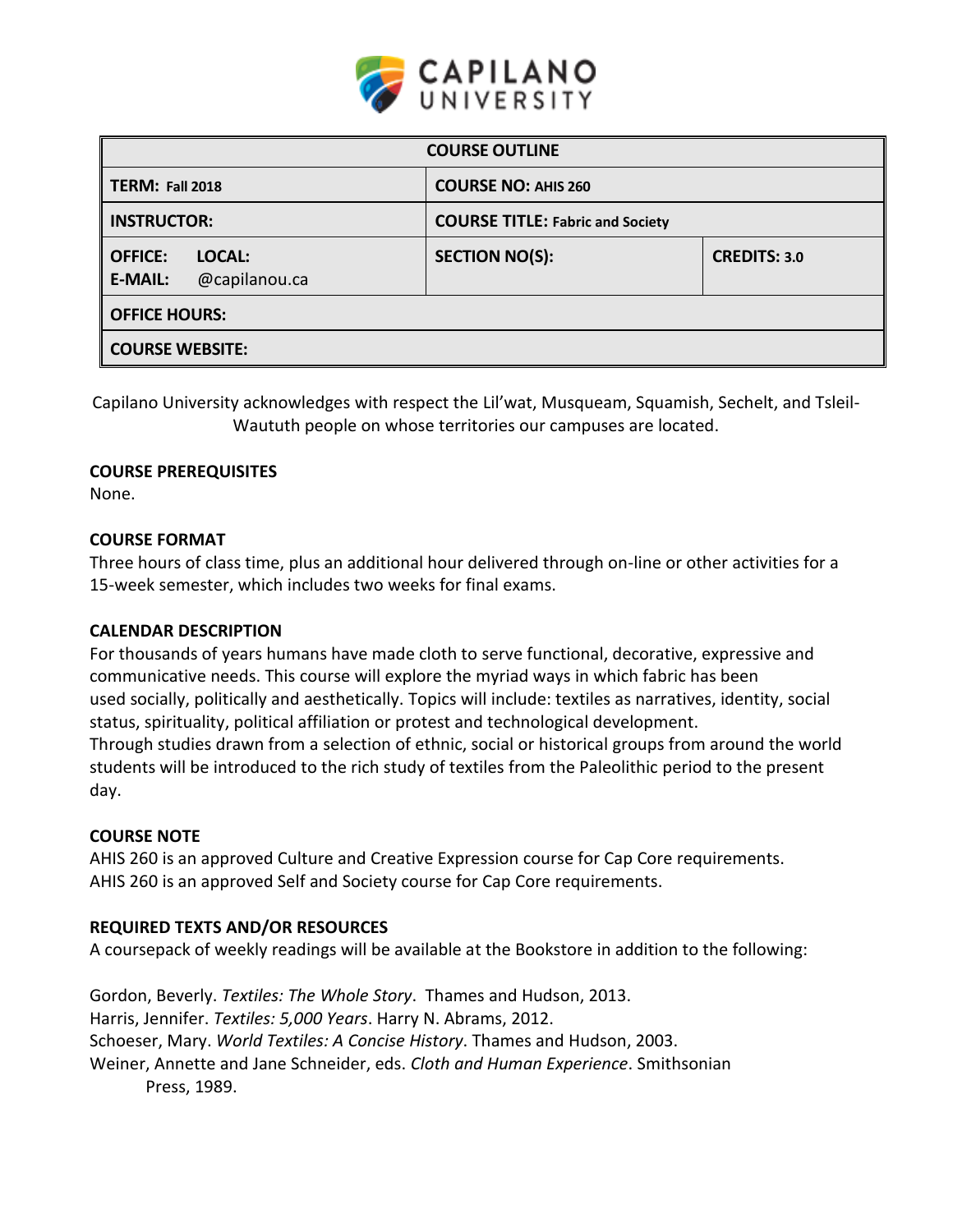# **COURSE STUDENT LEARNING OUTCOMES**

# **On successful completion of this course, students will be able to do the following:**

- name the materials from which a textile is made and the technologies used to create it;

- visually identify key features of textiles, and analyze the relationships of textiles to their historical and cultural contexts;

- employ techniques of reasoned discipline to interpret and critically assess textiles;

- summarize, discuss and reflect on a body of knowledge and methodology which will serve as a foundation for further study in art history, fashion, film and theatre costuming, design, archaeology, anthropology and related fields.

# **Students who complete this Culture & Creative Expression course will be able to do the following:**

- engage in creative processes including conception, investigation, execution, and ongoing critical analysis;

- identify, analyze, and critique the elements of a form of expression using its specific vocabulary;

- explain the significance of diverse forms of human creative expression, specifically including Indigenous forms;

- interpret diverse forms of creative expression from different perspectives (eg. artistic, historial, Indigenous, literary, scientific, philosophical).

# **Students who complete this Self & Society course will be able to do the following:**

- identify potential root causes of local/global problems and how they affect local/global cultures, economies, politics, and policies;

- assess and evaluate individual and collective responsibilities within a diverse and interconnected global society;

- analyze the impact of colonialism and racism on Indigenous peoples;

- explain how contexts (eg. cultural, historical, colonial, economic, technological) shape identity formation and social structures.

### **COURSE CONTENT**

Week 1: The Study of Textiles and Cloth as Cultural Experience. Case Study: Paleolithic Textiles.

Week 2: Techno Textiles: Cloth and technological development. Case Studies: The industrial Revolution and contemporary *smart* textiles.

Week 3: Cloth as the Disseminator of Ideas. Case Study: The Silk Road and Sasanian textiles.

Week 4: Cloth as codes of communication and political protest. Case Study: Ghandhi and Indian Independence.

Week 5: Cloth as Codes of Communication and Identity. Case Studies: The Inca tunic and the *T-Shirt*.

Week 6: Textiles and Identity. Case Studies: Kuba Raphia Textiles and 21st c. Asante strip cloth.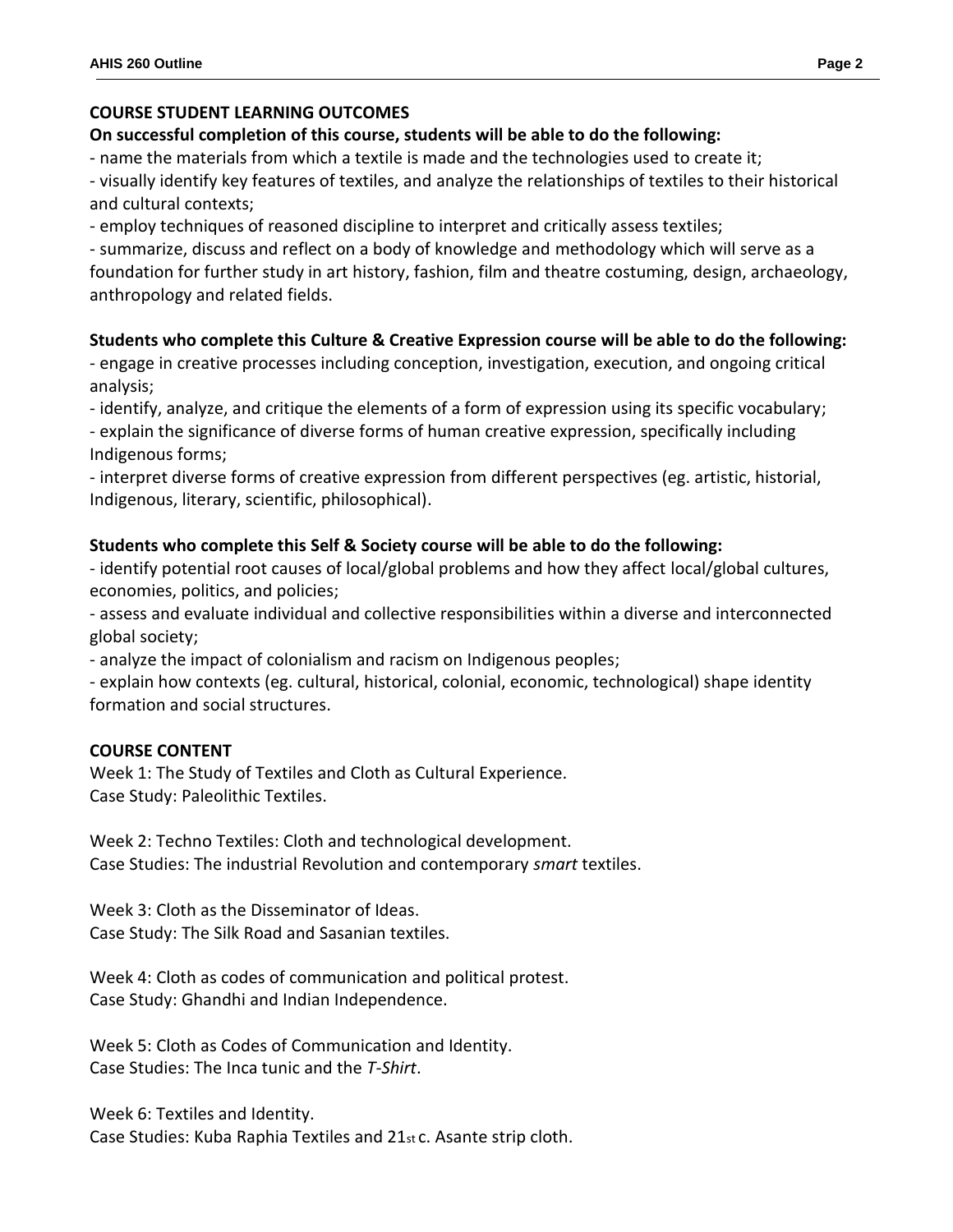Week 7: Textiles and Identity (continued). Case study: North West Coast Indigenous Chilkat weavings

Week 8: Textiles and Identity (continued), Textiles as Social Status and Transformation. Case Study: Salish Blankets.

Week 9: Field trip to MOA: UBC Museum of Anthropology.

Week 10: Textiles and Social Status: Case Study: Chinese mandarin rank badges and *Dragon Robes*.

Week 11: Textiles and Spirituality. Case Study: Navaho weaving.

Week 12: Textiles as Narrative Expression. Case Study: European Tapestry.

Week 13: Presentations of Final Projects Class will take place at the Textile Lab, MOA: U.B.C. Museum of Anthropology

Week 14 & 15 FINAL EXAM PERIOD – No Exam, but Final Projects Due in Week 14.

### **EVALUATION PROFILE**

| <b>Total</b>                                       | 100% |
|----------------------------------------------------|------|
| Final Project (25% content, 5% presentation)       | 30%  |
| Midterm Exam in Class                              | 30%  |
| 2 short think pieces (15% each)                    | 30%  |
| Participation (5% attendance, 5% group discussion) | 10%  |

### **GRADING PROFILE**

|               |                           | $A+ = 90-100$ $B+ = 77-79$ $C+ = 67-69$ $D = 50-59$ |  |
|---------------|---------------------------|-----------------------------------------------------|--|
| $= 85-89$     |                           | $  B = 73-76   C = 63-66   F = 0-49$                |  |
| $A - = 80-84$ | $  B - 70-72   C - 60-62$ |                                                     |  |

### **Incomplete Grades**

Grades of Incomplete "I" are assigned only in exceptional circumstances when a student requests extra time to complete their coursework. Such agreements are made only at the request of the student, who is responsible to determine from the instructor the outstanding requirements of the course.

#### **Late Assignments**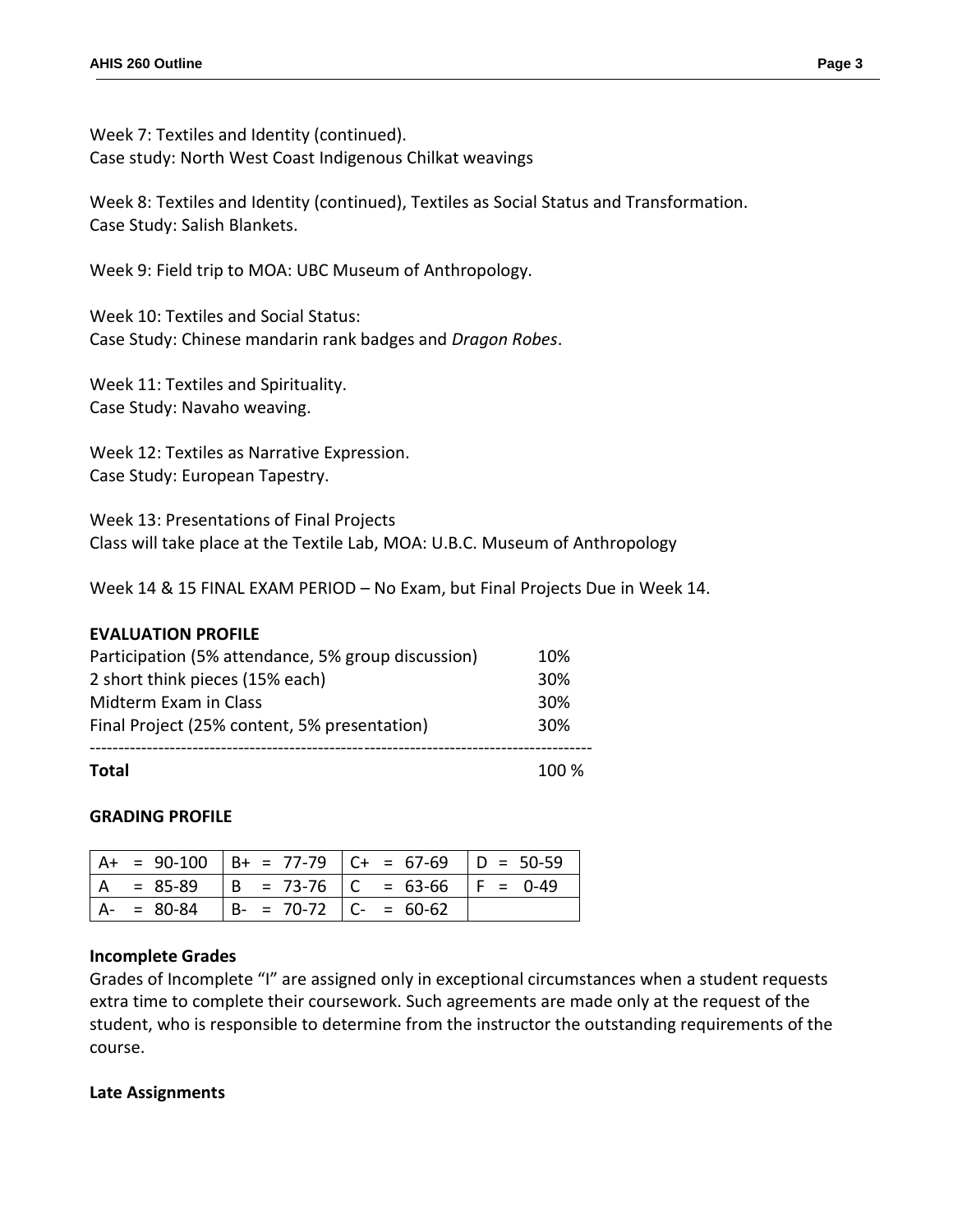Assignments are due at the beginning of the class on the due date listed. If you anticipate handing in an assignment late, please consult with your instructor beforehand. Late assignments will be penalized 2 points per week, unless an extension is given.

## **Missed Exams/Quizzes/Labs etc.**

Make-up exams, quizzes and/or tests are given at the discretion of the instructor. They are generally given only in medical emergencies or severe personal crises. Some missed activities may not be able to be accommodated. Please consult with your instructor.

# **Attendance**

Students are expected to attend all classes and associated activities. The participation grade of 10% is based 5% on attendance and 5% on class discussion.

# **English Usage**

Students are expected to proofread all written work for any grammatical, spelling and stylistic errors. Instructors may deduct marks for incorrect grammar and spelling in written assignments.

### **Electronic Devices**

Students may use electronic devices during class for note-taking only.

### **On-line Communication**

Outside of the classroom, instructors will (if necessary) communicate with students using either their official Capilano University email or Moodle; please check both regularly. Official communication between Capilano University and students is delivered to students' Capilano University email addresses only.

### **UNIVERSITY OPERATIONAL DETAILS**

### **Tools for Success**

Many services are available to support student success for Capilano University students. A central navigation point for all services can be found at:<http://www.capilanou.ca/services/>

# **Capilano University Security: download the [CapU Mobile Safety App](https://www.capilanou.ca/services/safety-security/CapU-Mobile-Safety-App/)**

### **Policy Statement (S2009-06)**

Capilano University has policies on Academic Appeals (including appeal of final grade), Student Conduct, Cheating and Plagiarism, Academic Probation and other educational issues. These and other policies are available on the University website.

# **Academic Integrity (S2017-05)**

Any instance of academic dishonesty or breach of the standards of academic integrity is serious and students will be held accountable for their actions, whether acting alone or in a group. See policy S2017-05 for more information: <http://www.capilanou.ca/about/governance/policies/Policies/>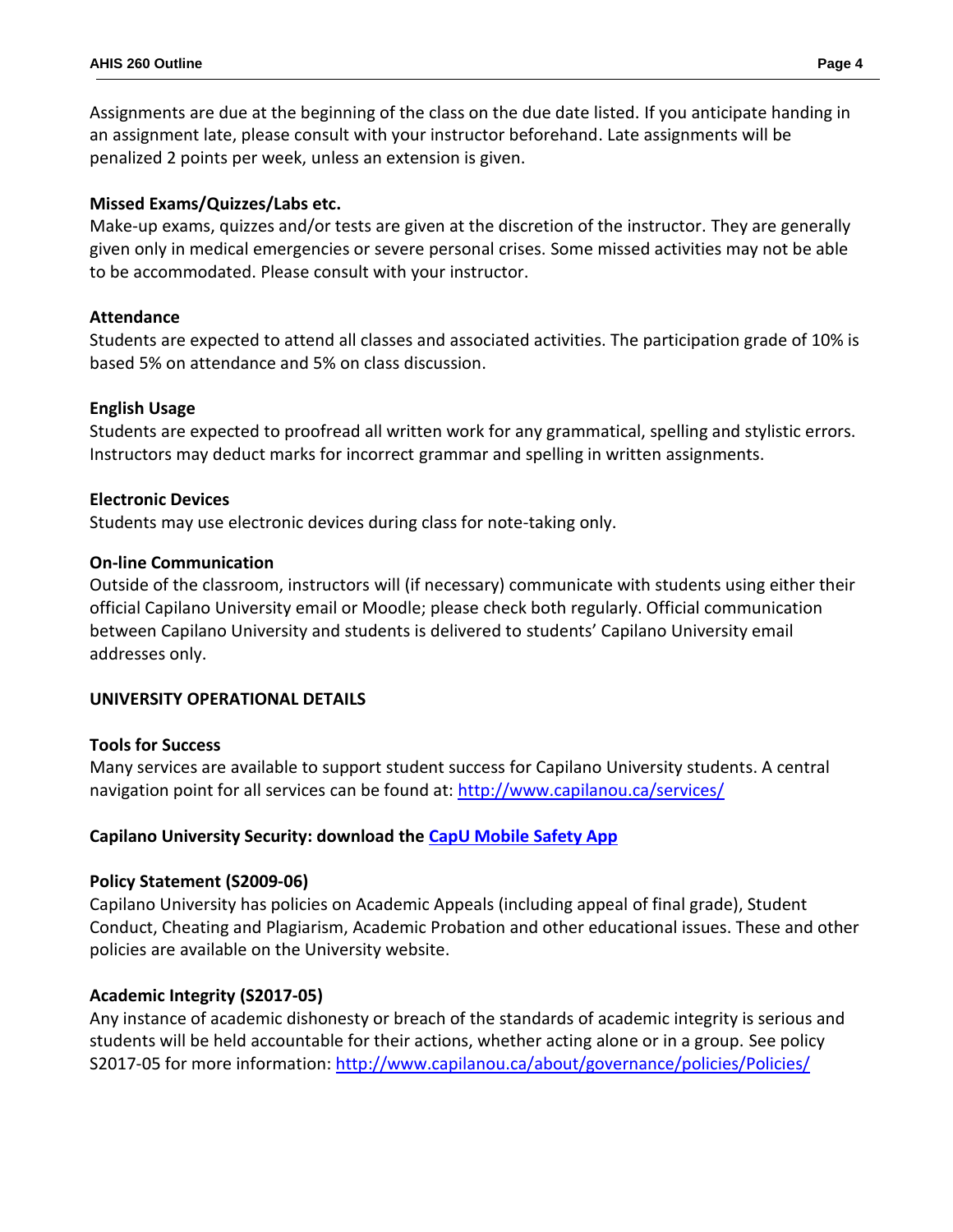Violations of academic integrity, including dishonesty in assignments, examinations, or other academic performances, are prohibited and will be handled in accordance with the Student Academic Integrity Procedures.

**Academic dishonesty** is any act that breaches one or more of the principles of academic integrity. Acts of academic dishonesty may include but are not limited to the following types:

**Cheating**: Using or providing unauthorized aids, assistance or materials while preparing or completing assessments, or when completing practical work (in clinical, practicum, or lab settings), including but not limited to the following:

- Copying or attempting to copy the work of another during an assessment;
- Communicating work to another student during an examination;
- Using unauthorized aids, notes, or electronic devices or means during an examination;
- Unauthorized possession of an assessment or answer key; and/or,
- Submitting of a substantially similar assessment by two or more students, except in the case where such submission is specifically authorized by the instructor.

**Fraud**: Creation or use of falsified documents.

**Misuse or misrepresentation of sources**: Presenting source material in such a way as to distort its original purpose or implication(s); misattributing words, ideas, etc. to someone other than the original source; misrepresenting or manipulating research findings or data; and/or suppressing aspects of findings or data in order to present conclusions in a light other than the research, taken as a whole, would support.

**Plagiarism**: Presenting or submitting, as one's own work, the research, words, ideas, artistic imagery, arguments, calculations, illustrations, or diagrams of another person or persons without explicit or accurate citation or credit.

**Self-Plagiarism**: Submitting one's own work for credit in more than one course without the permission of the instructors, or re-submitting work, in whole or in part, for which credit has already been granted without permission of the instructors.

**Prohibited Conduct**: The following are examples of other conduct specifically prohibited:

- Taking unauthorized possession of the work of another student (for example, intercepting and removing such work from a photocopier or printer, or collecting the graded work of another student from a stack of papers);
- Falsifying one's own and/or other students' attendance in a course;
- Impersonating or allowing the impersonation of an individual;
- Modifying a graded assessment then submitting it for re-grading; or,
- Assisting or attempting to assist another person to commit any breach of academic integrity.

# **Sexual Violence and Misconduct**